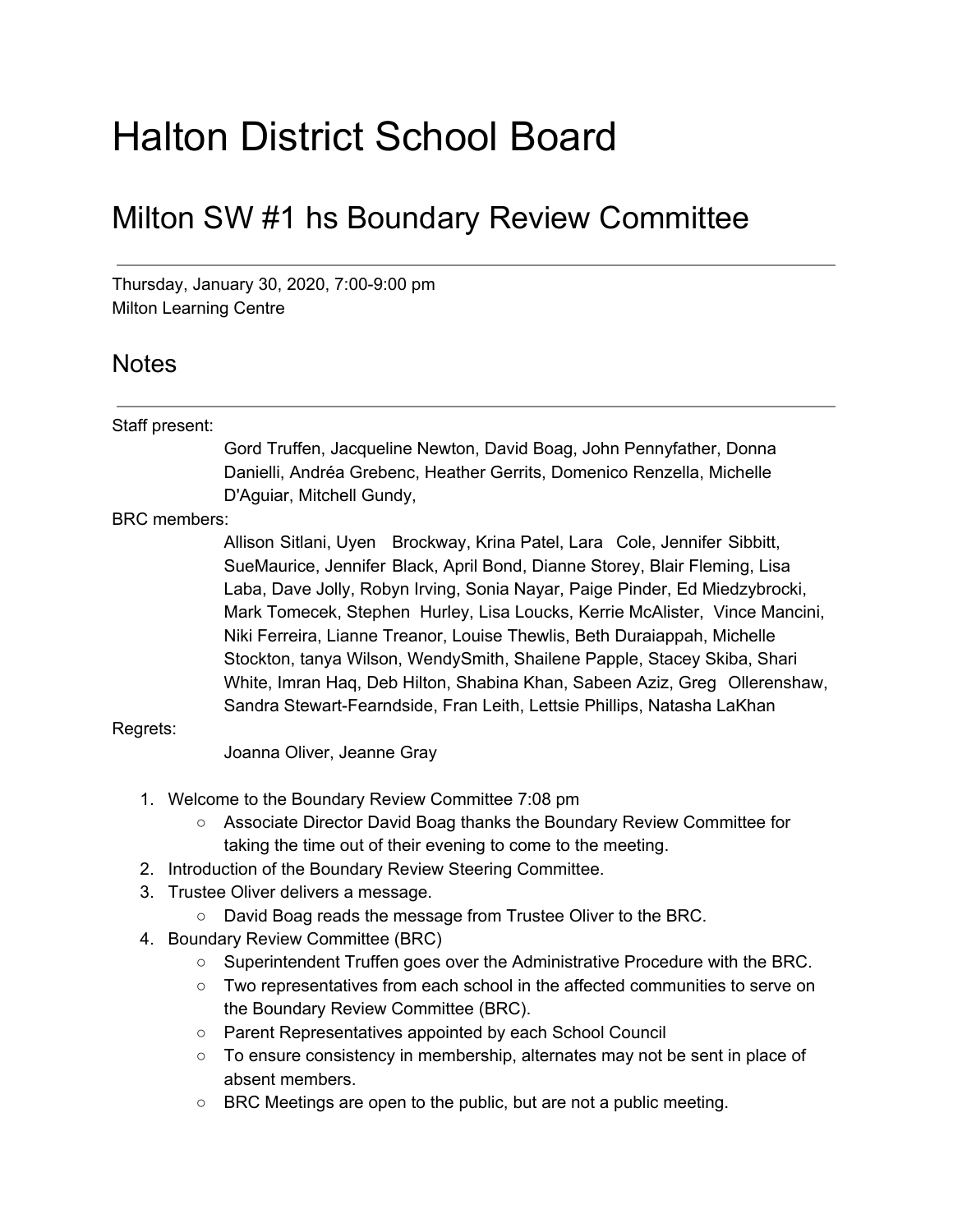- 5. Why a Boundary Review?
	- At the September 18, 2019 Board meeting, HDSB Trustees approved a motion to initiate the process to establish a boundary review for the new Milton HS.
		- "Be it resolved that the Halton District School Board direct staff to recommence a school boundary review for the new Milton SW #1 high school, which will include schools in SRA 101, SRA 104 and SRA 105; with an expected completion date of no later than June 2020."
- 6. Purpose of a Boundary Review?
	- The mandate of this Boundary Review Committee is to review the current boundaries for Milton District High School, Craig Kielburger High School and Dr. Frank Hayden High School and establish a boundary for the new Milton High School.
- 7. Role of the BRC
	- The BRC is established to examine the initial options generated by the Boundary Review Steering Committee and to have the opportunity to give feedback.
		- Work collaboratively to examine the initial boundary options generated by the BSRC;
		- Provide detailed feedback on the initial options, request modifications to initial options, or suggest additional options;
		- Over the course of a number of working meetings and based upon a set of agreed upon criteria, the BRC will arrive at one or more preferred options;
		- Final recommendations will be developed through a consensus process;
		- The preferred option(s) are then submitted to the Steering Committee to be considered for recommendation to Administrative Council and the Director;
		- Parent representatives speak on behalf of all students, regardless of school, program, or grade;
		- Staff's role on the committee is as a resource to respond to inquiries and to provide
		- committee members with the data and administrative experience required to assess options.
- 8. Boundary Review Process
	- Superintendent Truffen goes over the steps of the Boundary Review Process and the steps that have already been completed.
	- Currently on step 3&4 in the process.
- 9. Goal of the BRC
	- $\circ$  The BRC is established to examine the initial options generated by the Boundary Review Steering Committee and to have the opportunity to give feedback. The BRC will:
		- Use criteria to measure the impact and effectiveness of boundary options
		- Review the options generated by the BRSC and will offer suggestions/revisions or suggest new options to be considered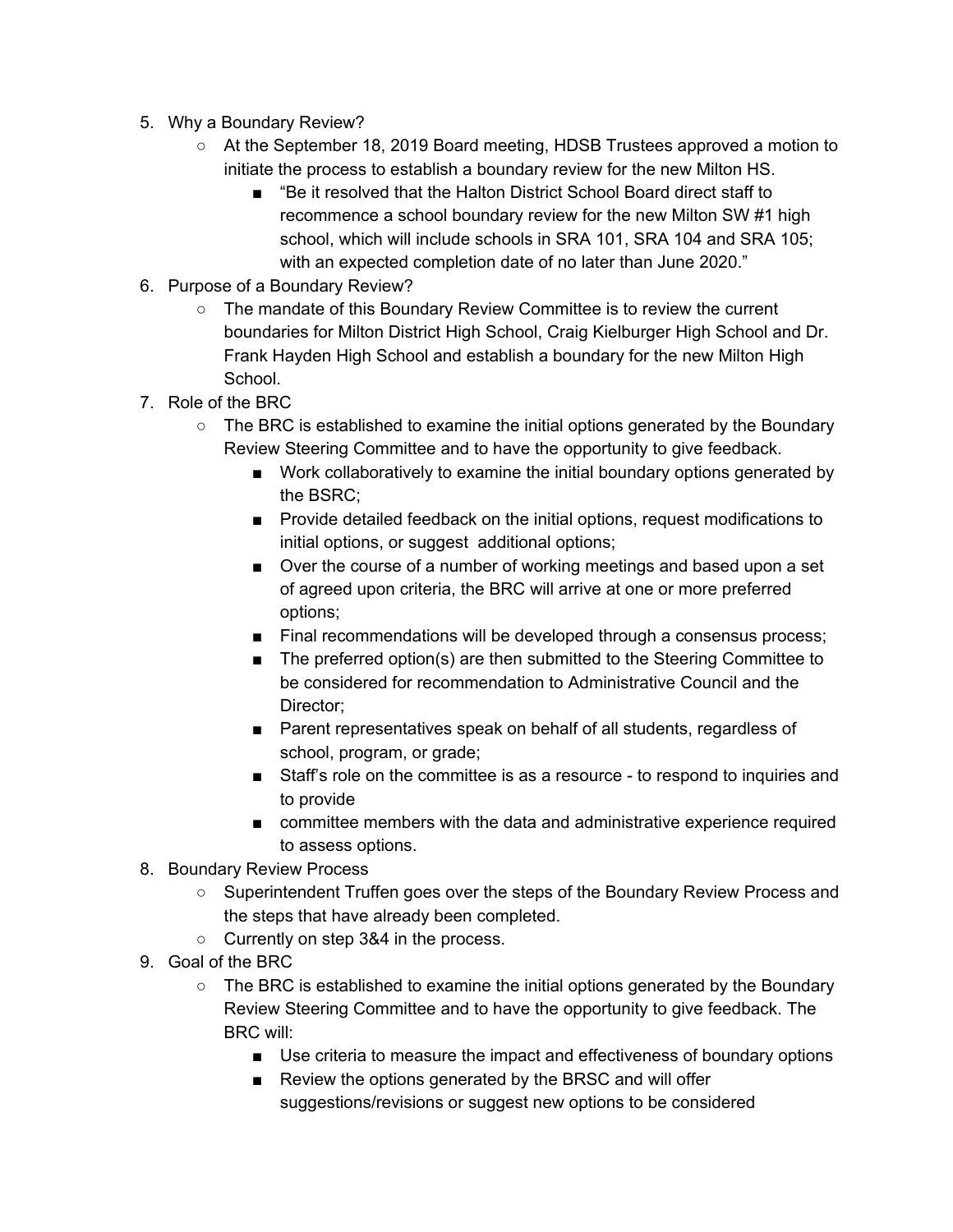- 10. BRC Norms
	- Recognize individual views and beliefs.
	- Balance advocacy for a position with inquiry to understand another point of view.
	- $\circ$  Communicate ideas positively be hard on the issues but soft on the people.
	- Trust the intentions and integrity of others.
	- Engage in a collaborative process.
	- Build a safe and inclusive "risk-free" environment.
	- The public may attend the meetings, (including Super Council Representatives) but can only observe the proceedings and not participate.
- 11. Criteria for the BRC
	- Viability of Program
	- Proximity to schools
	- Portables and Portapaks
	- Balance of overall enrolment
	- Stable, long-term boundaries
	- Transportation
	- Fiscally Responsible
	- Student Experience
- 12. Timeline
	- BRC Meetings
		- Thursday, January 30, 2020
		- Thursday, February 13, 2020
		- Thursday, February 27, 2020
		- Tuesday, March 10, 2020
		- Thursday, April 16, 2020
	- Public Consultation
		- Thursday, March 26, 2020
	- Admin Council Meeting
		- Monday, May 4, 2020
	- Board Meeting for information
		- Wednesday, May 20, 2020
	- Board Meeting for decision
		- Wednesday, June 3, 2020
- 13. Communication
	- Email us at [miltonsw1@hdsb.ca](mailto:miltonsw1@hdsb.ca)
	- Or visit the [website](https://www.hdsb.ca/schools/Pages/School%20Boundary%20Reviews/Current%20Boundary%20Reviews/Milton-SW-1-hs-Boundary-Review.aspx) for the review for the meeting notes, F.A.Q. and material provided.
- 14. Milton SW hs will have:
	- A Community Pathway Program (CPP).
	- I-STEM (grade 9)
		- Started this year at Aldershot HS.
	- Will open with grades 9-10.
- 15. Initial Options and Maps Question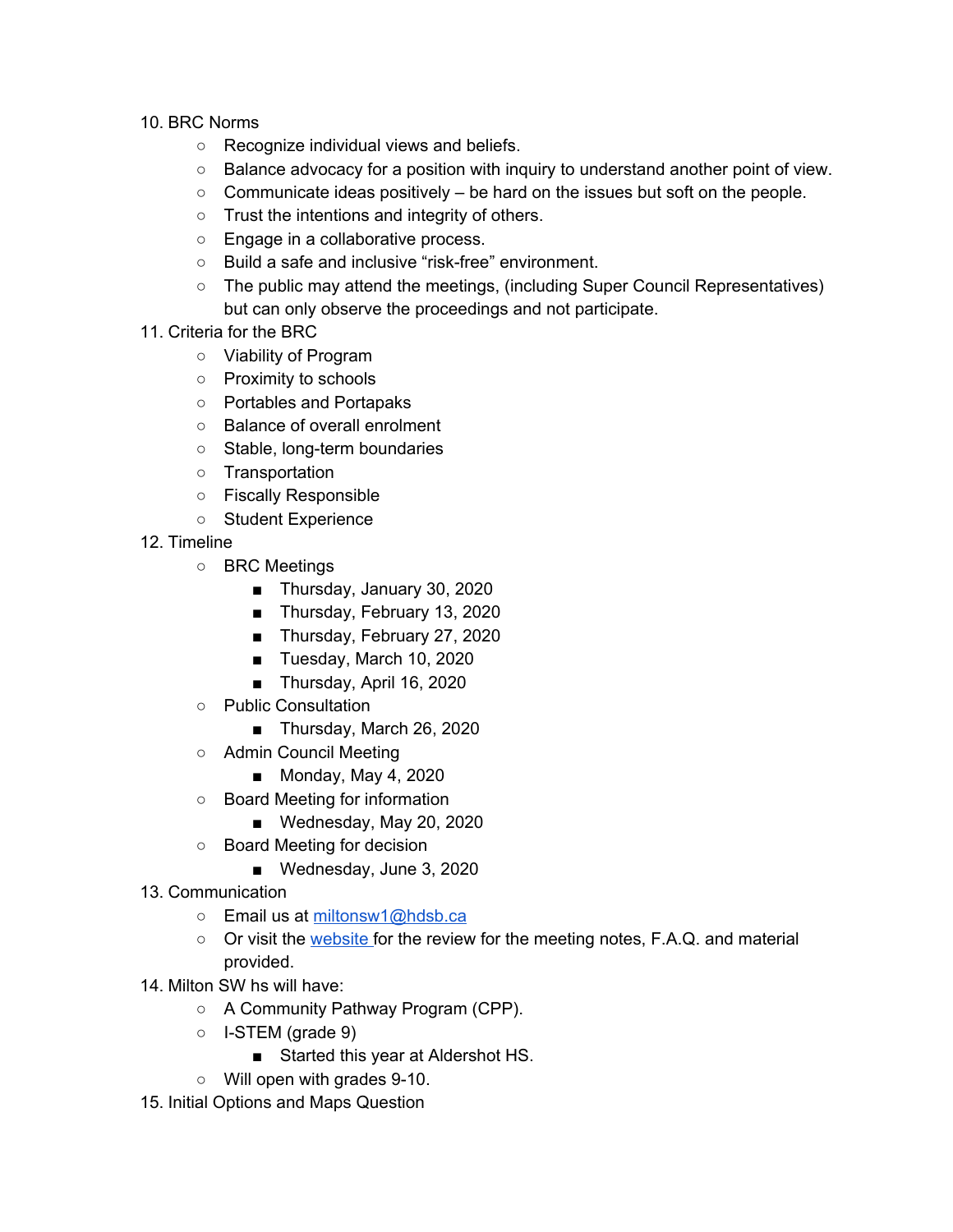- What options do you feel have promise?
- What can you offer to make an option better?
- What options can you NOT live with? Why?
- $\circ$  Are there any additional criteria to consider other than those already listed in the Admin procedure?
- What did we miss (e.g., alternate options)?
- 16. Options & Maps
	- Michelle goes over the options and how to understand what is on them.
	- $\circ$  Regarding the projection numbers We are circulated on all development applications and comment on them.
		- Planning develops a yield and uses them on specific types of developments.
		- We do three types of projections: JK (birth rates); Community projections (number of students in each grade); and a Development projection.
		- Currently the Board does not offer transportation for IB or I-STEM programs.
	- **○ Option 1**
		- Milton DHS
			- Bruce Trail PS
			- Chris Hadfield PS
			- Martin Street PS (unified cohort)
			- Sam Sherratt PS
			- W.I. Dick PS
		- Milton SW #1 hs
			- Anne J. Macarthur PS (English, west of Ontario Street)
			- Boyne PS
			- Escarpment View PS
			- P.I. Robertson PS (English)
			- Viola Desmond PS (English, west of 16 Mile Creek)
			- Kilbride PS (Split cohort with Dr. Frank J Hayden SS)
		- Craig Kielburger HS
			- Viola Desmond PS (FI program, ENG east ofo Sixteen Mile creek)
	- **○ Option 2**
		- Milton DHS
			- Bruce Trail PS
			- Chris Hadfield PS
			- Martin Street PS (unified cohort)
			- Sam Sherratt PS
			- W.I. Dick PS
		- Milton SW #1 hs
			- Anne J. Macarthur PS (English, west of Ontario Street)
			- Boyne PS
			- Escarpment View PS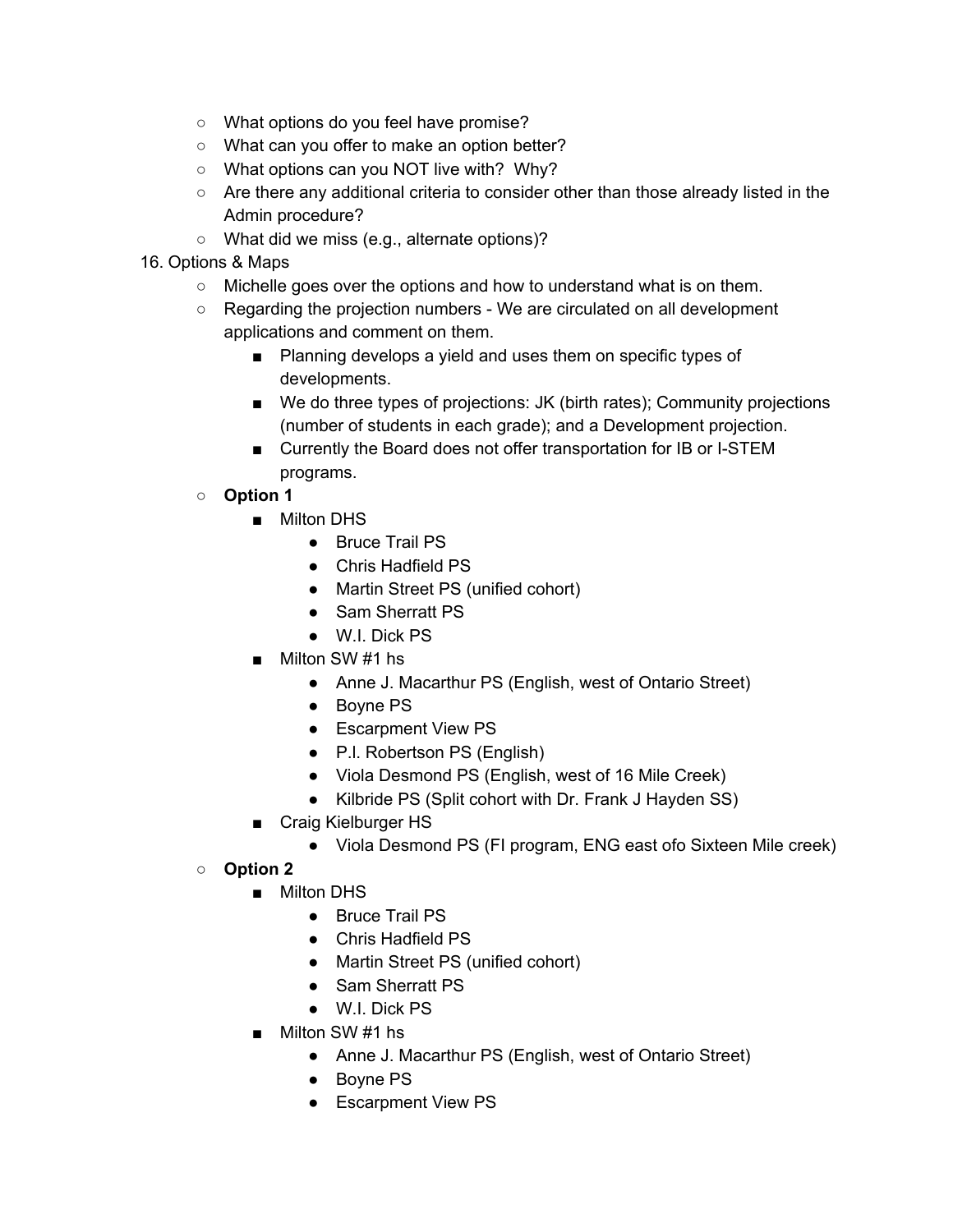- P.I. Robertson PS (English)
- Viola Desmond PS (English, west of 16 Mile Creek)
- Craig Kielburger HS
	- Viola Desmond PS (FI program, English east of Sixteen Mile creek)

#### **○ Option 3**

- Milton DHS
	- Bruce Trail PS
	- Chris Hadfield PS
	- Martin Street PS (unified cohort)
	- Sam Sherratt PS
	- W.I. Dick PS
	- TBD Area (FI)
- Milton SW #1 hs
	- Anne J. Macarthur PS (English)
	- Boyne PS
	- Escarpment View PS
	- P.I. Robertson PS (English)
	- Viola Desmond PS (English, west of 16 Mile Creek)
	- Kilbride PS
	- TBD Area (English)
- Craig Kielburger HS
	- Viola Desmond PS (FI program, English east of Sixteen Mile creek)

#### **○ Option 4**

- Similar to 3, same FI boundary.
- Milton DHS
	- Bruce Trail PS
	- Chris Hadfield PS
	- Martin Street PS (unified cohort)
	- Sam Sherratt PS
	- W.I. Dick PS (unified cohort)
	- TBD Area
- Milton SW #1 hs
	- Anne J. Macarthur PS (English)
	- Boyne PS
	- Escarpment View PS
	- P.l. Robertson PS (English)
	- Viola Desmond PS (English, west of 16 Mile Creek)
- Craig Kielburger HS
	- Viola Desmond PS (FI)
- **○ Option 5**
	- Milton DHS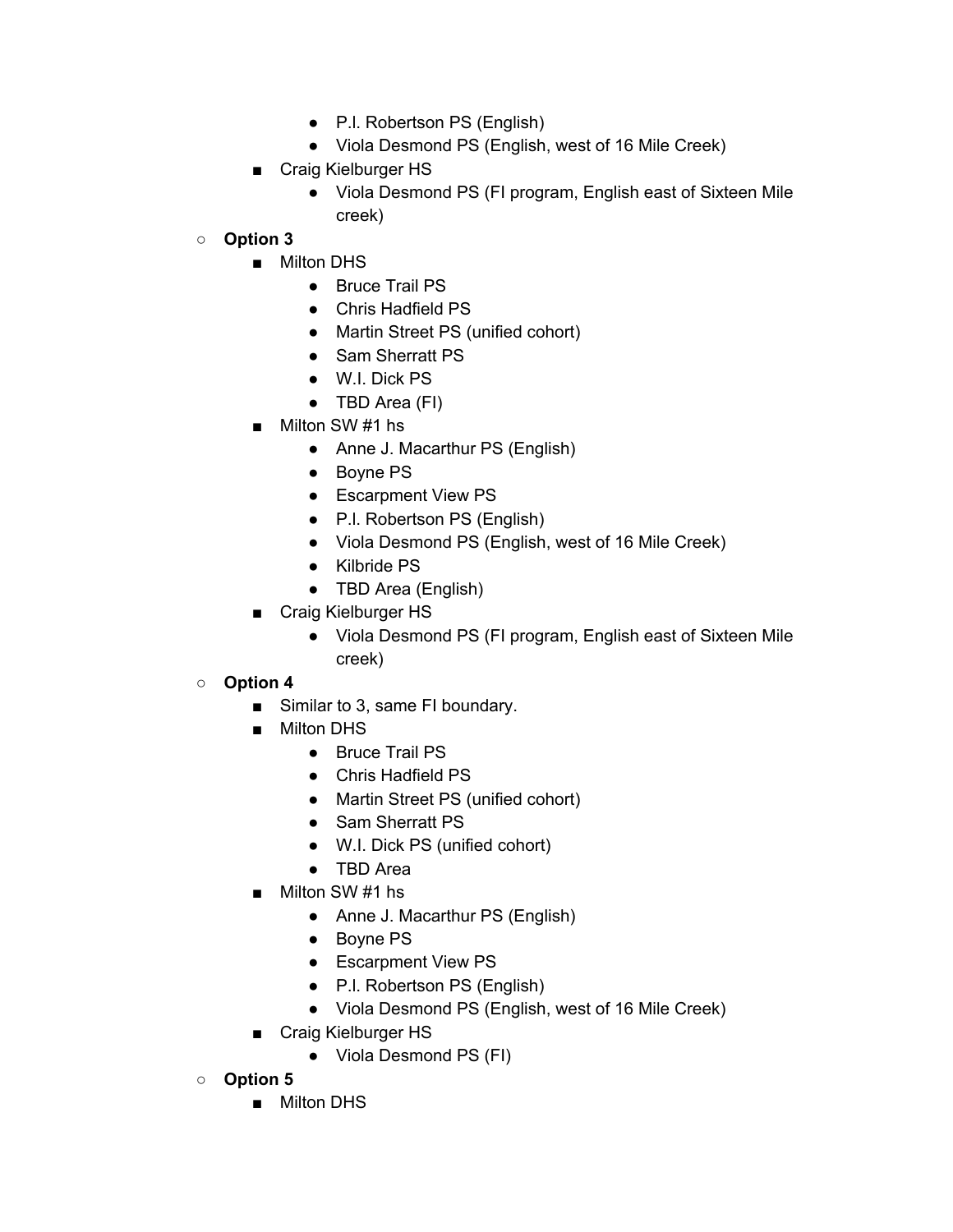- Chris Hadfield PS
- Sam Sherratt PS
- WI Dick PS
- Milton SW #1 hs
	- Anne J. Macarthur PS (English, west of Ontario Street)
	- Boyne PS
	- Viola Desmond PS (English, west of 16 Mile Creek)
- Craig Kielburger HS
	- Anne J MacArthur PS
	- Viola Desmond PS (FI program, English, east of 16 Mile Creek)
- **○ Option 6**
	- English map is the same as Option 5.
	- Split cohort in French Immersion.
	- Milton DHS
		- Chris Hadfield PS
		- Martin Street PS (unified FI cohort)
		- Sam Sherratt PS
		- WI Dick PS
	- Milton SW #1 hs
		- Anne J MacArthur PS (English, west of Ontario Street)
		- Boyne PS
		- PL Robertson PS (English)
		- Viola Desmond PS (English, west of 16 Mile Creek)
	- Craig Kielburger HS
		- Anne J MacArthur PS
		- Viola Desmond PS (FI program, English, east of 16 Mile Creek)
- **○ Option 7**
	- One French Immersion HS
	- Milton DHS
		- Sam Sherratt PS
		- WI Dick PS
		- Irma Coulson PS (FI program)
		- TBD Area (FI program)
		- Tiger Jeet Singh PS (FI program)
	- Milton SW #1 hs
		- Anne J MacArthur PS
		- Boyne PS
		- PL Robertson PS (English)
		- Viola Desmond PS (English, west of 16 Mile Creek)
		- TBD Area (English program)
	- Craig Kielburger HS
		- Viola Desmond PS (English, east of 16 Mile Creek)
- **○ Option 8**